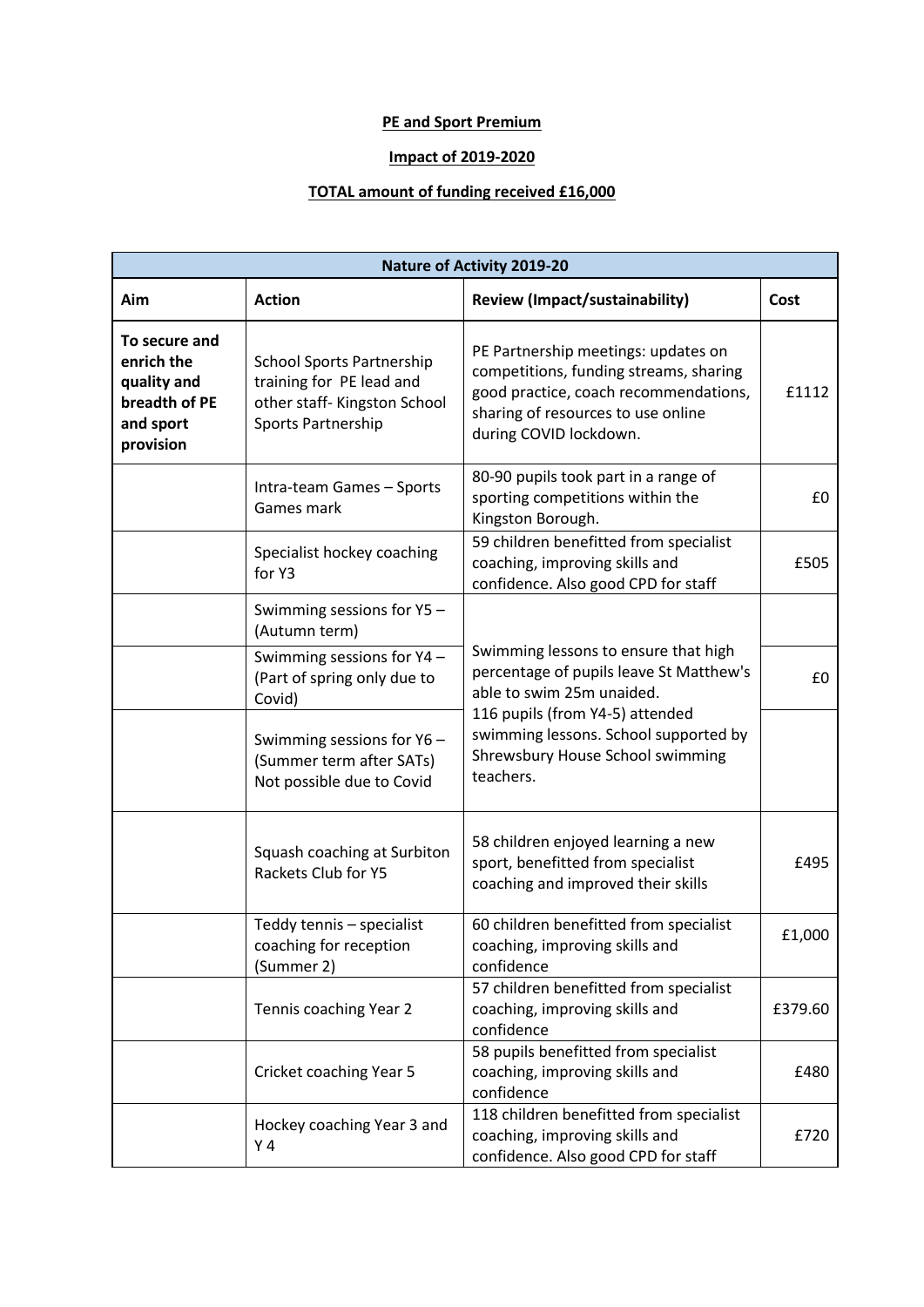|                                                                                                                                                                                      | <b>New resources:</b>                                                                                   | Resources purchased to replace<br>damaged or missing items to ensure<br>that PE lessons were inclusive and not<br>limited by equipment.                                                                                                                                                                             | £272.72 |
|--------------------------------------------------------------------------------------------------------------------------------------------------------------------------------------|---------------------------------------------------------------------------------------------------------|---------------------------------------------------------------------------------------------------------------------------------------------------------------------------------------------------------------------------------------------------------------------------------------------------------------------|---------|
|                                                                                                                                                                                      |                                                                                                         | Sports clothing - hoodies for teachers                                                                                                                                                                                                                                                                              | £174    |
|                                                                                                                                                                                      | Scooter training for Y1 ?                                                                               | Not possible due to Covid                                                                                                                                                                                                                                                                                           | £0      |
|                                                                                                                                                                                      | <b>Bikeability Training- March</b><br>(Y4), June and July 2020 (Y5-<br>$Y6)$ ?                          | To ensure pupils are safer as they travel<br>to and from school - in line with Travel<br>Plan.                                                                                                                                                                                                                      | £0      |
| To increase<br>participation in<br><b>PE and Sports</b><br>so that all pupils<br>develop healthy<br>lifestyles and<br>reach<br>performance<br>levels of which<br>they are<br>capable | Inclusive PE- all children to<br>participate in PE and as<br>many competitions as<br>possible           | All children to participate in PE.<br>Competition increases level of<br>participation. Inclusive and SEN events<br>attended.                                                                                                                                                                                        | £0      |
|                                                                                                                                                                                      | Sports Coaches to engage<br>pupils in active lunchtimes                                                 | Increases the levels of participation in<br>school sports - providing a wide range<br>of activities                                                                                                                                                                                                                 | £2835   |
|                                                                                                                                                                                      | Remote Sports day event                                                                                 | All children could participate, even from<br>home in our School Sport's day. All<br>children really enjoyed this and earned<br>points for their houses.                                                                                                                                                             | £0      |
|                                                                                                                                                                                      | Dance training Y1-6 an hour<br>a week throughout the year                                               | Provides high quality dance teaching to<br>the pupils. Has had a particular impact<br>on boys and dancing. Introducing large<br>numbers of pupils to a new sport we<br>are promoting a healthy active lifestyle<br>from an early age which will carry over<br>into their lives outside school and in<br>later life. | £0      |
|                                                                                                                                                                                      | Participation in Cluster and<br><b>Local Authority Sports</b><br>Competitions:                          | Only in Autumn and part of Spring term,<br>due to covid,<br>- local authority sports competitions<br>organised                                                                                                                                                                                                      | £0      |
|                                                                                                                                                                                      | Transportation to and from<br>local authority sports<br>competition events (mini-<br>bus service RAKAT) | None                                                                                                                                                                                                                                                                                                                | £0      |
| Pay for<br>professional<br>development<br>opportunities                                                                                                                              | (based on £125 for half day<br>and £210 for full day cover)<br>3 x half days for P.E. subject<br>leader | Opportunity for the subject and other<br>staff to learn new skills and assure good<br>provision fo PE throughout the school.                                                                                                                                                                                        |         |